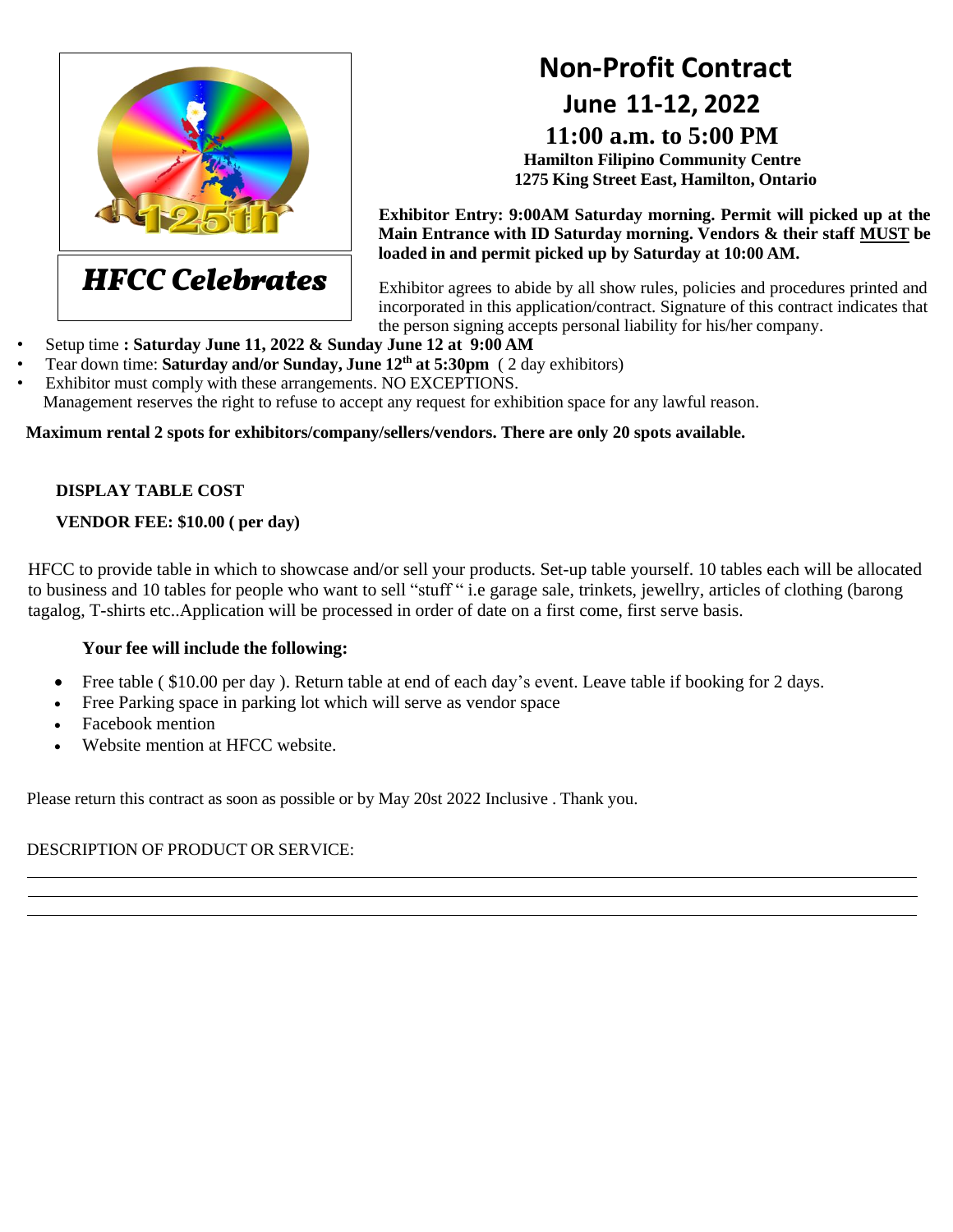| <b>Address:</b>                                          | <u> 1989 - Johann Harry Harry Harry Harry Harry Harry Harry Harry Harry Harry Harry Harry Harry Harry Harry Harry</u> |                                                            |              |  |
|----------------------------------------------------------|-----------------------------------------------------------------------------------------------------------------------|------------------------------------------------------------|--------------|--|
| City:                                                    |                                                                                                                       | Prov:                                                      | Postal Code: |  |
| <b>Phone:</b><br><u> 1980 - Johann Barbara, martxa a</u> |                                                                                                                       |                                                            |              |  |
| E-mail: Website:                                         |                                                                                                                       | <u> 1989 - Johann John Stein, fransk politik (d. 1989)</u> |              |  |
| <b>Authorized Signature:</b>                             |                                                                                                                       |                                                            | Date:        |  |

**Method of Payment : C h e q u e , m a d e p a y a b l e t o : Hamilton Filipino Community Centre or HFCC.**

**E-transfer: [hfcc@bellnet.ca](mailto:hfcc@bellnet.ca) Cash payment: drop by HFCC any Wednesday from 11 a.m. to 1 p.m.**

**Pick up your permit on June 11 or June 12 or if you paid for 2 days leave table where you set it. In case of rain**

**bring table inside building. We will make certain your table will be placed back on the previous spot.**

**Exhibitor will not be allowed to occupy any space that a contract has not been signed for and will not receive their exhibitor permituntil form is completed and returned.**

**Event Coordinator Info: Gaspar Aberilla C 905.741.0536 | Tel :** 905 545 1435**| [gasparpaberilla@gmail.com](mailto:gasparpaberilla@gmail.com)**

## **RULES & REGULATIONS**

Show management reserves the right to enforce strict compliance with all rules and regulations, exceptions to the following rules and regulations will not be permitted. contracted exhibitor space without express written permission

### **1. THE PROMOTERS of the event**

HFCC Celebrates, referred to hereafter as "Management".

### **2. SPACE ASSIGNMENT**

Management reserves the right to determine vendor location. Space sharing is not permitted without consent of management. Exhibitor may not assign their spot/spots or any portion thereof to any other person for any reason.

**3. BOOTH FEES**

Booth fees are payable in full by May 20 t <sup>h</sup> 2022. A payment of \$10.00 per table must accompany a signed contract to be valid. **Exhibitor will not be allowed to occupy any booth not fully paid for. In such case, any exhibit space money received shall be considered a nonrefundable deposit.**

### **4. DISPLAY REGULATIONS**

No exhibit may block or interfere with a neighboring exhibit. Exhibitors shall confine all exhibit activities within the limits of their space. All materials and activities in a table shall be relevant to the Exhibitor's products and/or services. Absolutely no exhibits are permitted outside the fromManagement.

### **5. EXHIBITOR ATTENDEE & PERMIT REGULATIONS**

All Exhibitors are required to register. Permits will be issued and must be displayed by registered attendees for the duration of the festival, including setup and teardown. Exhibitors are not allowed to issue unauthorized, complimentary or discounted permit to anyone. Exhibitors may not assign permit to any person other than the person thereon.

### **6. EXHIBIT SETUP**

Scheduling of vehicle entry will be made in advance of festival. Schedule must be enforced. No early packing may be started before the festival closing on Sunday June 12, 2022 at 5:30pm. For 1 day table rental you may exit June 11, 2022 at 5:30pm ). Cooperation on this point from all exhibitors is required. Safety of everybody is paramount. Failure to comply with this request will resultin loss of future exhibition privileges. All exhibits must be removed from the venue by  $06:30$  PM June  $12<sup>th</sup>$ ,  $2022$ , unless arrangements were made with Management prior to end of show. If no arrangements were made,exhibit will be removed by the Festival Manager at the Exhibitor's